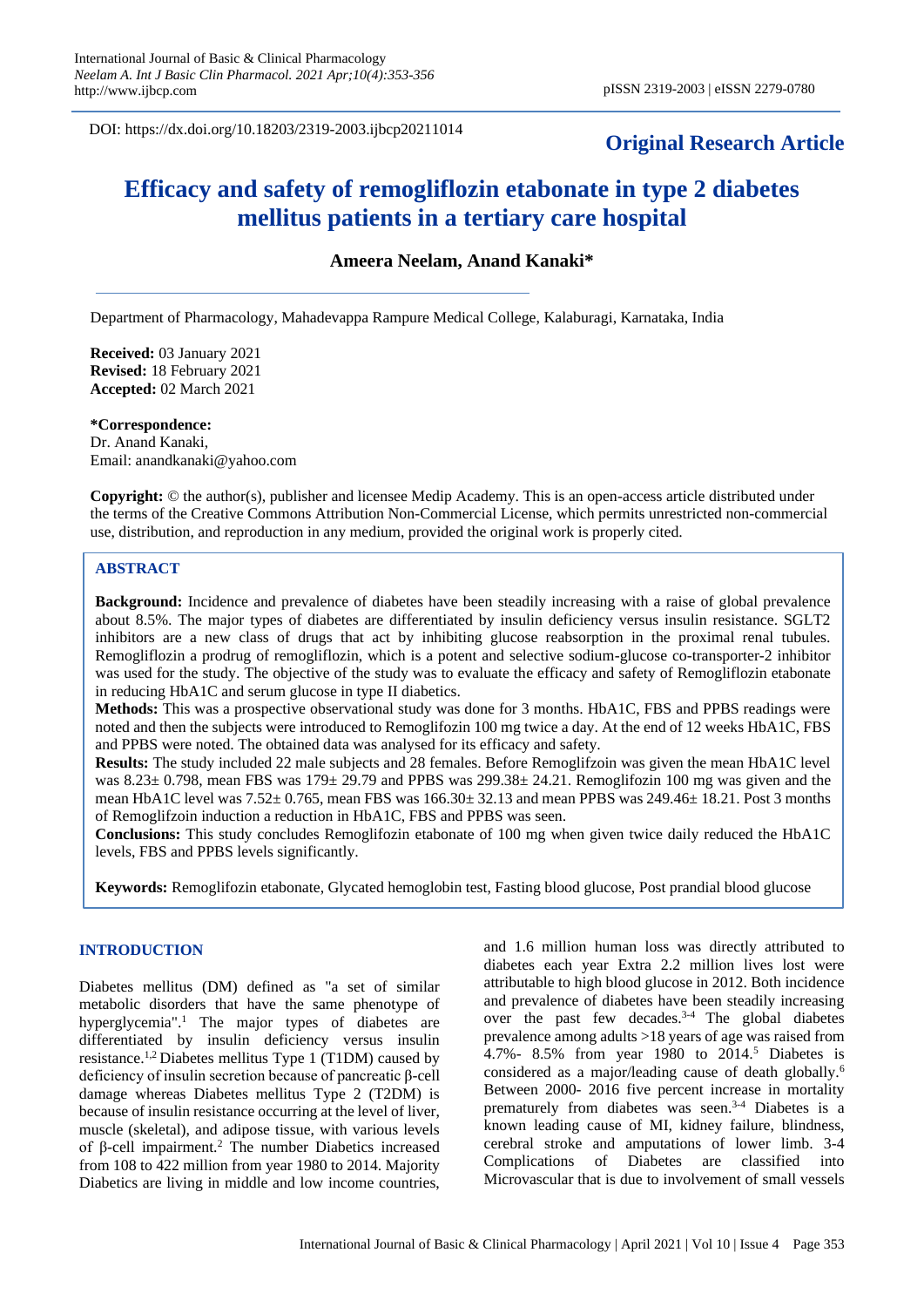and Macrovascular due to larger blood vessels involvement.<sup>7</sup> SGLT 2 is the recent class of antihyperglycaemic agents approved. The SGLT2 inhibitors have a mechanism of decreasing renal glucose reabsorption and reduction of blood glucose without insulin release. <sup>8</sup> Remogliflozin is administered in prodrug form viz. remogliflozin an immediate release (IR) tablet formulation. The recommended dosage for T2DM patients is 100mg twice daily. RE is rapidly and completely absorbed and available in the plasma within 10 minutes.<sup>9</sup> This study was undertaken to assess the efficacy and safety of RE in our study setup.

#### *Aim and objective*

To evaluate the efficacy and safety of Remogliflozin etabonate in reducing HbA1C and serum glucose in type II diabetics.

#### **METHODS**

#### *Study design*

Prospective study.

#### *Study setting*

The study was conducted in the Department of General Medicine at Basaveshwara Teaching and General Hospital attached to M.R. Medical College Kalaburagi.

#### *Study population*

All type II diabetics admitted/ on out-patient basis at Basaveshwara Teaching and General Hospital attached to M.R. Medical College.

#### *Study duration*

January 2020 to March 2020.

#### *Inclusion criteria*

Aged between 18- 65 years. Glycated haemoglobin >6.5 mg/dl. No co-morbidities (Pneumonia, MI, CVA and UTI).

#### *Exclusion criteria*

Above 65 years and below 18. Severe moribund patients. On steroid therapy. Chronic kidney diseases

#### *Sample size*

No particular formula was used to define the sample size. Subjects who fulfilled the inclusion criteria were taken into the study. A total of 50 were enrolled for the study.

#### *Study procedure*

After obtaining consent from the subject's detailed history and clinical examination was noted using a pre-tested questionnaire. All the subjects were subjected to HbA1C, FBS, PPBS tests and findings noted prior and post induction of Remoglifozin etabonate.

#### *Data collection tools*

All the relevant parameters were documented using a structured proforma. The proforma contained the following details- demographic parameters-like age, gender etc, medical illness-fever and other comorbid illness, ill Baseline parameters were checked (Pulse, BP, height, weight, BMI), clinical examination findings.

#### *Operational definitions<sup>10</sup>*

HbA1C: >6.5 mg/dl, FBS: >126 mg/dl, PPBS: >200 mg/dl

#### *Ethical issues*

Ethical clearance was obtained from the Institutional human ethical committee. Informed consent was obtained from each study participant, after explaining the risks and benefits involved in the study and voluntary nature of the participation, in a language participant could understand. Confidentiality of the study participants was maintained throughout the trial conduction and dissemination of the study results.

#### *Data entry and analysis*

The collected data was coded, entered into Microsoft excel work sheet and exported to SPSS. Data was analyzed using SPSS version 21. Data is presented as percentage in categories and then presented as tables. Paired t-test was used for test of significance.

#### **RESULTS**

A total of 50 subjects were included in the study. The age ranged between 21 to 65 years. Majority of the subjects were between 41 to 60 years. The mean age of the subjects was 49.58±10.05 years. The study consisted of 22 male subjects and 28 females. For all the 50 subjects blood glucose parameters findings were noted before Remoglifzoin was given were the mean HbA1C level was 8.23 $\pm$  0.798, mean fasting blood glucose level was 179 $\pm$ 29.79and post prandial levels was 299.38± 24.21. All the 50 subjects were started on Remoglifzoin 100 mg twice a day and after three months the blood glucose parameter levels were noted. The mean HbA1C level was 7.52± 0.765, mean fasting blood glucose was 166.30± 32.13 and mean postprandial levels was 249.46± 18.21. Post three months of Remoglifzoin induction a reduction in HbA1C, FBS and PPBS was seen (Table 1). Pre remoglifzoin and post Remoglifzoin was compared to assess the efficacy of Remoglifzoin. A highly significant value  $(p<0.001)$  was observed in the present study for all the three parameters (pre and post HbA1C, FBS and PPBS respectively)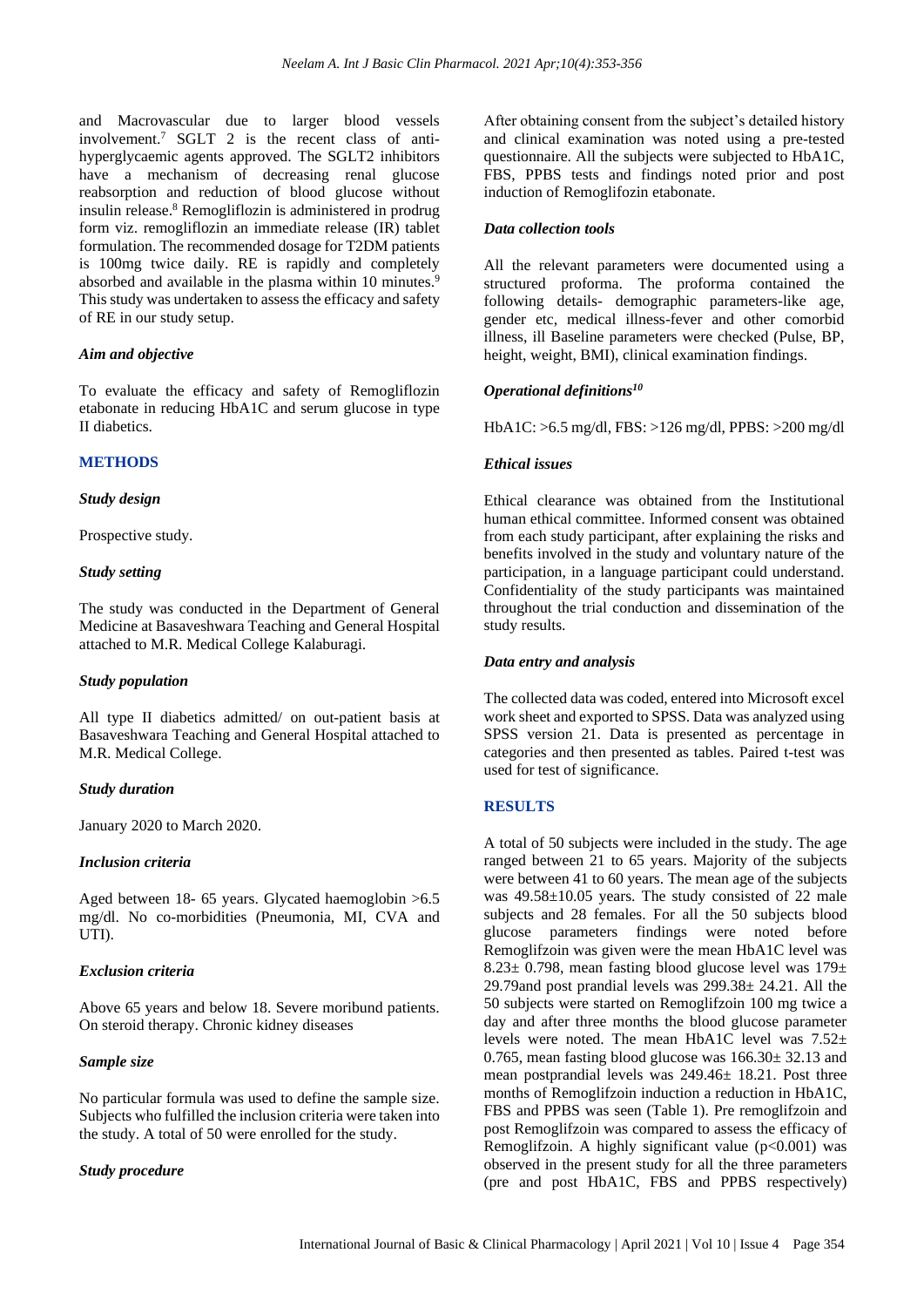suggesting the Remoglifozin of 100 mg when given twice daily reduced the HbA1C levels, FBS and PPBS levels significantly. No adverse effects like hypoglycemic events,

fungal infection of genitials and urinary tract infections were observed among the subjects.

#### **Table 1: Distribution of subjects.**

| <b>Frequency</b> | <b>Percent</b> | <b>Mean</b> ± SD   |  |
|------------------|----------------|--------------------|--|
|                  |                |                    |  |
| $\overline{4}$   | 8              |                    |  |
| $\overline{4}$   | 8              |                    |  |
| 16               | 32             | $49.58 \pm 10.05$  |  |
| 21               | 42             |                    |  |
| 5                | 10             |                    |  |
|                  |                |                    |  |
| 22               | 44             |                    |  |
| 28               | 56             |                    |  |
|                  |                |                    |  |
| <b>Minimum</b>   | <b>Maximum</b> | $Mean \pm SD$      |  |
| 6.7              | 9.7            | $8.23 \pm 0.798$   |  |
| 130              | 230            | $179 \pm 29.79$    |  |
| 247              | 331            | $299.38 \pm 24.21$ |  |
|                  |                |                    |  |
| <b>Minimum</b>   | <b>Maximum</b> | Mean ± SD          |  |
| 6.1              | 8.9            | $7.52 \pm 0.765$   |  |
| 103              | 205            | $166.30 \pm 32.13$ |  |
| 222              | 282            | $249.46 \pm 18.21$ |  |
|                  |                |                    |  |

**Table 2: Pre Remogliflozin and post Remogliflozin effect on blood glucose parameters.**

| <b>Blood glucose parameters</b>                           | <b>Mean</b> | <b>SD</b> | 95% CI |              | <b>P</b> value         |
|-----------------------------------------------------------|-------------|-----------|--------|--------------|------------------------|
|                                                           |             |           | Lower  | <b>Upper</b> |                        |
| Pre remoglifozin HbA1C* post<br>remoglifozin HbA1C levels | 0.7100      | 0.4282    | 0.5883 | 0.8317       | $< 0.001$ <sup>#</sup> |
| Pre remoglifozin FBS* post<br>remoglifozin FBS levels     | 13.180      | 9.9954    | 10.351 | 16.009       | $< 0.001$ <sup>#</sup> |
| Pre remoglifozin PPBS* post<br>remoglifozin PPBS levels   | 49.920      | 9.319     | 47.271 | 52.569       | $< 0.001$ <sup>#</sup> |
| # p-value significance: $\leq 0.05$                       |             |           |        |              |                        |

#### **DISCUSSION**

The mean age of the present study was  $49.58 \pm 10.05$  years which was consistent with a study done by Mala et al. which showed a mean age of  $50.86 \pm 8.76$  years.<sup>11</sup> Study by Pattanaik consisted of 28 males and 22 females whereas the present study consisted of 22 males and 28 females.<sup>12</sup> Mohan et al in their study suggested HbA1C decrease when above 100 mg a day was given which consistent with the present study were the HbA1c was 7.52 mg/dl which showed efficacy and safety of Remoglifozin for the 12 week study period. 13 Also Mala et al suggested in their study a significant (p<0.001) reduction in HbA1C levels. 11 Mohan et al suggested a reduction of mean FBS by 23.2 mg/dl when 100 mg of Remoglifozin was given twice a day which was near to consistent with the present study i.e 32.13 mg/dl.<sup>13</sup> Study by Dobbins et al also concluded Remoglifozin has good effect in decreasing FBS.<sup>14</sup> Mala et al in their study showed a reduction of mean PPBS of 17.86

mg/dl which was also seen in the present study i.e 18.21  $mg/dl.^{11}$ 

#### **CONCLUSION**

Remoglifozin Etabonate therefore can be a contemplate for effective alternate/substitute treatment for control of glycaemia in type II diabetics.

*Funding: No funding sources Conflict of interest: None declared Ethical approval: The study was approved by the Institutional Ethics Committee*

#### **REFERENCES**

1. Longo D, Kasper DL, Fauci AS, Hauser S, Jameson JL, Loscalzo J et al, editors. Harrison's principles of